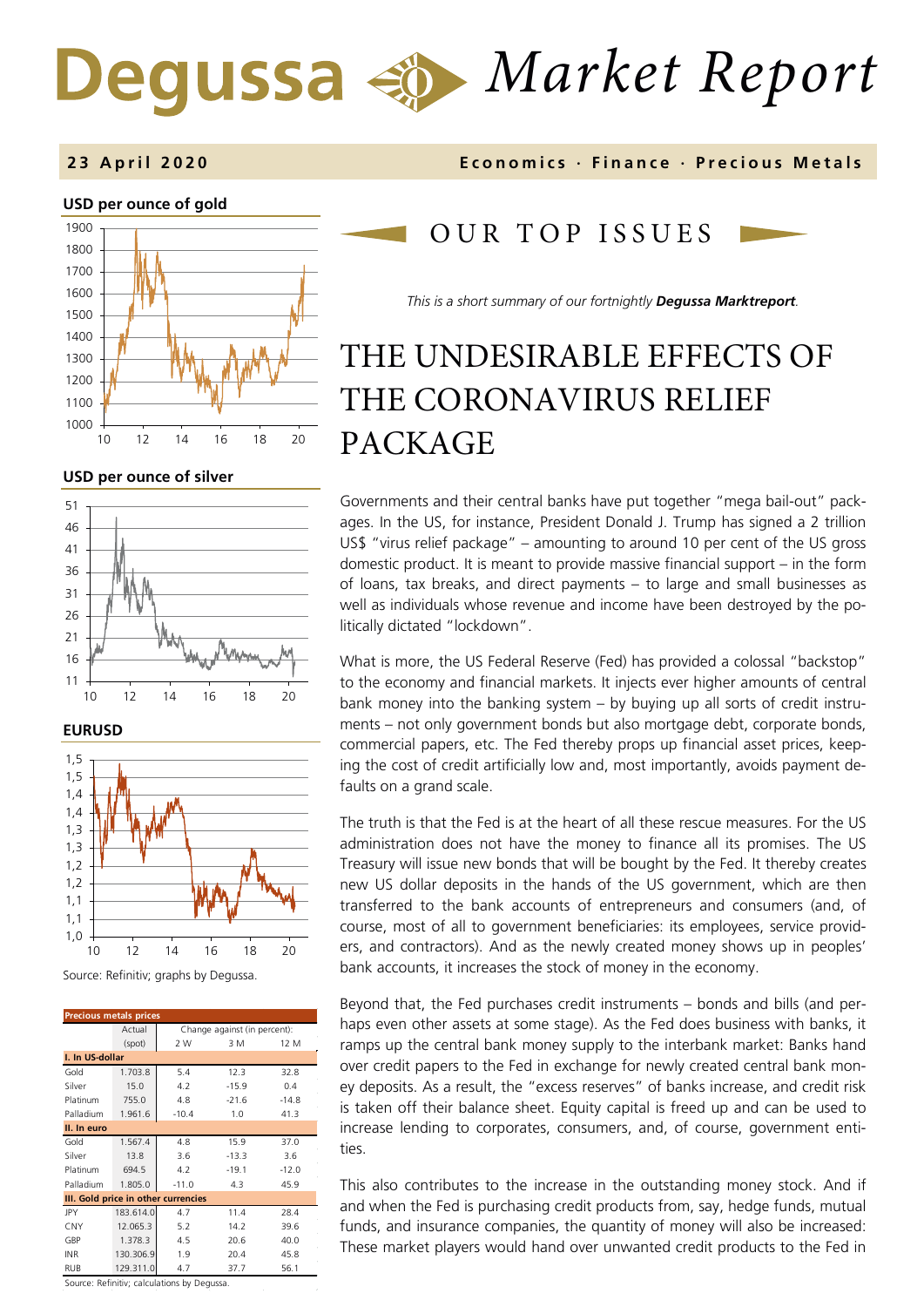**Precious metal prices (USD/oz) in the last 4 years**



exchange for deposits held with commercial banks. These new money balances can, and most likely will, be used to purchase other assets (e.g. stocks, land, commodities, etc.).

It thus becomes obvious that the "mega bail-out" package will effectively result in an increase in the quantity of money in the economy. Sound economics tells us what the consequences are: The increase in the quantity of money will result in higher goods prices, thereby lowering the purchasing power of money. In other words: The "mega bail-out" package boils down to "money printing" – to an inflationary policy. And again, sound economic tells us that inflation is a policy redistributing income and wealth among people: It does not create a winwin situation, it creates winners and losers.

For instance, those holding money will lose; their wealth dwindles. And so will those holding onto bonds and bills denominated in the official currency. In contrast, those holding stocks, bonds, real estate, commodities, art, etc. may well benefit – if and when the prices of these assets increase as a result of the expansion of the outstanding money supply. Overstretched borrowers will also benefit – as their default is prevented and thus their careless creditors' deserved losses are warded off.

## 1 **Higher money stock, higher stock prices**





Source: Refinitv; graph by Degussa.

Most importantly, banks, financial institutions, "Big Business", "Wall Street", the "Establishment", and the "Deep State" will for sure rank among the beneficiaries of the Fed's backstop policy. In fact, it amounts to a repetition of what happened during the crisis of 2008/2009, when the Fed bailed out the economic and financial system. This time, however, the costs will be higher – for it is very likely that people will see and feel its consequences – namely conspicuously rising goods prices.

The Austrian economist Ludwig von Mises (1881–1973) did capture what governments would do if and when they have access to the printing press very well. In early 1923, shortly before the scary hyperinflation took off in Germany, he had finished the script for his essay "Stabilitsation of the Monetary Unit – from the viewpoint of Theory" (in German: "Die geldtheoretische Seite des Stabilisierungsproblems"). In it, Mises – clear-sighted and foresighted as he was as

Source: Refinitiv; graphs by Degussa.

15 16 17 18 19 20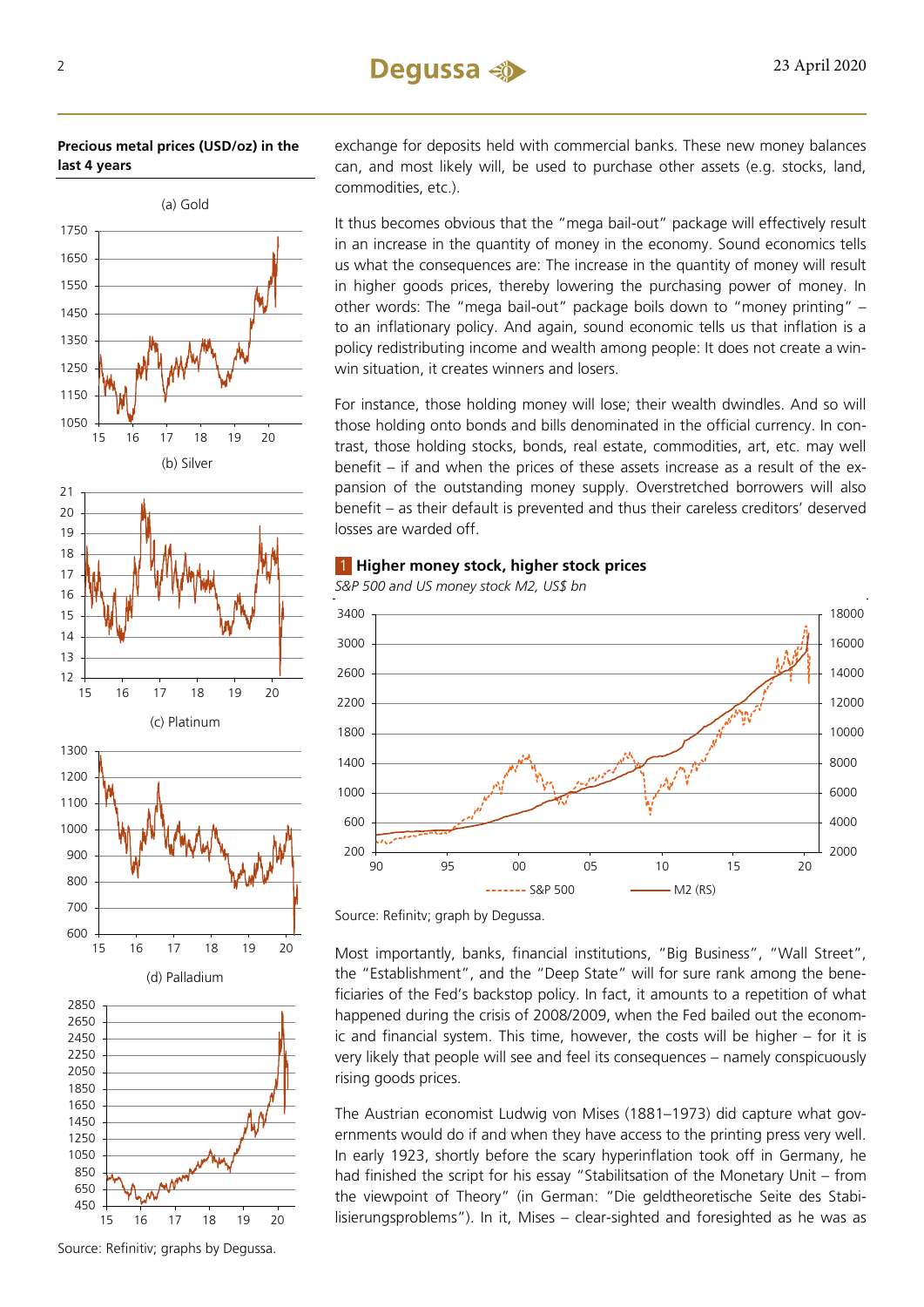an economist – anticipated the monetary disaster resulting from a central bank catering to the needs of a bankrupt policy. He wrote:

"We have seen that if a government is not in a position to negotiate loans and does not dare levy additional taxation for fear that the financial and general economic effects will be revealed too clearly too soon so that it will lose support for its programme, it always considers it necessary to undertake inflationary measures. Thus inflation becomes one of the most important psychological aids to an economic policy that tries to camouflage its effects. In this sense, it may be described as a tool of anti-democratic policy. By deceiving public opinion, it permits a system of government to continue, which would have no hope of receiving the approval of the people if conditions were frankly explained to them."

Today, the policy of printing new money to hold up an economic and financial system that cannot last is being pursued again – as it has been in the past, on many occasions. The question is not whether money will lose its purchasing power. It is just a question of how much and how quickly the exchange value of money will dwindle. The "best-case scenario" would be that the economic slump will be overcome quickly and, as a result, central banks will not have to monetise too much debt and issue too much newly created money. But even then, the underlying problem is not solved; it is merely postponed.

Because the government-controlled unbacked paper money system will predictably lead to ever greater amounts of debt on the part of entrepreneurs, consumers, and, most importantly, governments. At some point debtors will no longer be in a position to service their debt. This is the point in time when the unbacked paper money system collapses altogether through payment defaults. Or when governments issue ever greater amounts of money in a last-ditch effort to fend off the inevitable. That said, economies that have become "addicted" to unbacked paper money will, at some point, be confronted with a "recession-depression" à la 1929 or a "German hyperinflation à la 1923".

Meanwhile, however, governments' and central banks' "mega bail-out" programmes may very well succeed in keeping the artificial boom going – that is, transposing the approaching economic and financial bust into yet another boom, thereby preventing the system from breaking down. One thing, however, is certain: The official currencies – be it the greenback, the euro, Chinese renminbi, or the Japanese yen – will most likely lose their purchasing power in that process. The truth is that they have never been a reliable means to store wealth – and unfortunately never will be.

To conclude, we want to remind you of our viewpoint from **[23 January](https://www.degussa-goldhandel.de/wp-content/uploads/2020/01/degussa-marktreport-engl-23-01-2020.pdf) 2020**, namely that gold and silver are in a bull market, not a bubble market – which provides the savvy investor with an attractive option: By holding gold and silver, he or she may well increase the portfolio's return potential while reducing risk.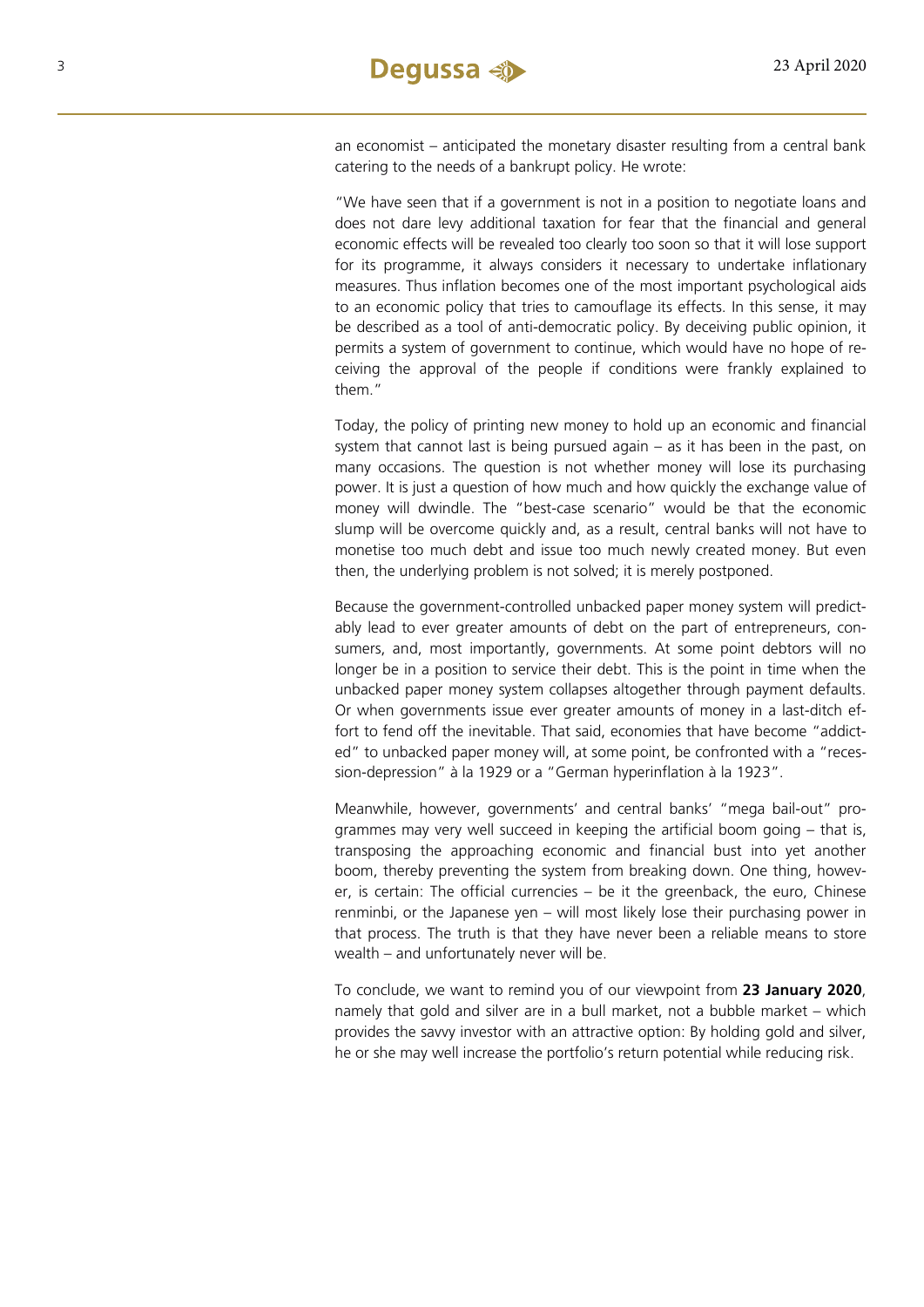## PRECIOUS METALS PRICES

**In US-Dollar per ounce**

|                   | Platinum                 |                   | Palladium          |                      |  |
|-------------------|--------------------------|-------------------|--------------------|----------------------|--|
| 15.0              |                          | 754.6             |                    | 1960.4               |  |
|                   |                          |                   |                    |                      |  |
| 15.3              |                          | 754.9             |                    | 2131.2               |  |
| 14.9              |                          | 741.9             |                    | 2160.5               |  |
| 15.7              |                          | 806.3             |                    | 2248.7               |  |
| 16.7              |                          | 883.5             |                    | 2183.1               |  |
| 17.0              |                          | 889.4             |                    | 1906.5               |  |
|                   |                          |                   |                    |                      |  |
| 25                |                          | 1256              |                    | 1536                 |  |
|                   | 66                       |                   | $-22$              |                      |  |
|                   |                          |                   |                    | High                 |  |
|                   |                          |                   |                    | 1772                 |  |
|                   |                          |                   |                    | $-10\,$              |  |
|                   |                          |                   |                    |                      |  |
|                   |                          |                   |                    |                      |  |
| 17.1              |                          | 947               |                    | 857                  |  |
| 15.8              |                          | 880               |                    | 1019                 |  |
| 16.1              |                          | 862               |                    | 1511                 |  |
| Low<br>19.8<br>32 | 66<br>High<br>28.8<br>92 | Low<br>1020<br>35 | High<br>1492<br>98 | Low<br>1300<br>$-34$ |  |

### **In Euro per ounce**

|                                            | Gold                  |                    | <b>Silver</b><br><b>Platinum</b> |                    | Palladium         |                     |                      |                      |
|--------------------------------------------|-----------------------|--------------------|----------------------------------|--------------------|-------------------|---------------------|----------------------|----------------------|
| I. Actual                                  | 1567.5                |                    | 13.8                             |                    | 694.4             |                     | 1804.0               |                      |
| II. Gliding averages                       |                       |                    |                                  |                    |                   |                     |                      |                      |
| 10 days                                    | 1553.7                |                    | 14.0                             |                    | 692.6             |                     | 1955.2               |                      |
| 20 days                                    | 1519.7                |                    | 13.6                             |                    | 680.1             |                     | 1980.4               |                      |
| 50 days                                    | 1481.0                |                    | 14.4                             |                    | 736.3             |                     | 2053.2               |                      |
| 100 days                                   | 1430.1                |                    | 15.1                             |                    | 801.3             |                     | 1981.6               |                      |
| 200 days                                   | 1386.4                |                    |                                  | 15.4               | 805.0             |                     | 1727.0               |                      |
| III. Estimates, end 2020<br>(1)            | 1580<br>$\mathcal{I}$ |                    | 23<br>69                         |                    | 1170<br>68        |                     | 1430<br>$-21$        |                      |
| <b>Band width</b><br>(1)                   | Low<br>1360<br>$-13$  | High<br>1800<br>15 | Low<br>18.6<br>35                | High<br>27.0<br>96 | Low<br>950<br>37  | High<br>1390<br>100 | Low<br>1210<br>$-33$ | High<br>1650<br>$-9$ |
| V. Annual averages<br>2017<br>2018<br>2019 | 1116<br>1072<br>1235  |                    | 15<br>13<br>14                   |                    | 844<br>743<br>770 |                     | 760<br>863<br>1350   |                      |

Source: Thomson Financial; calculations and estimates Degussa. Numbers are rounded.

 $(1)$  On the basis of actual prices.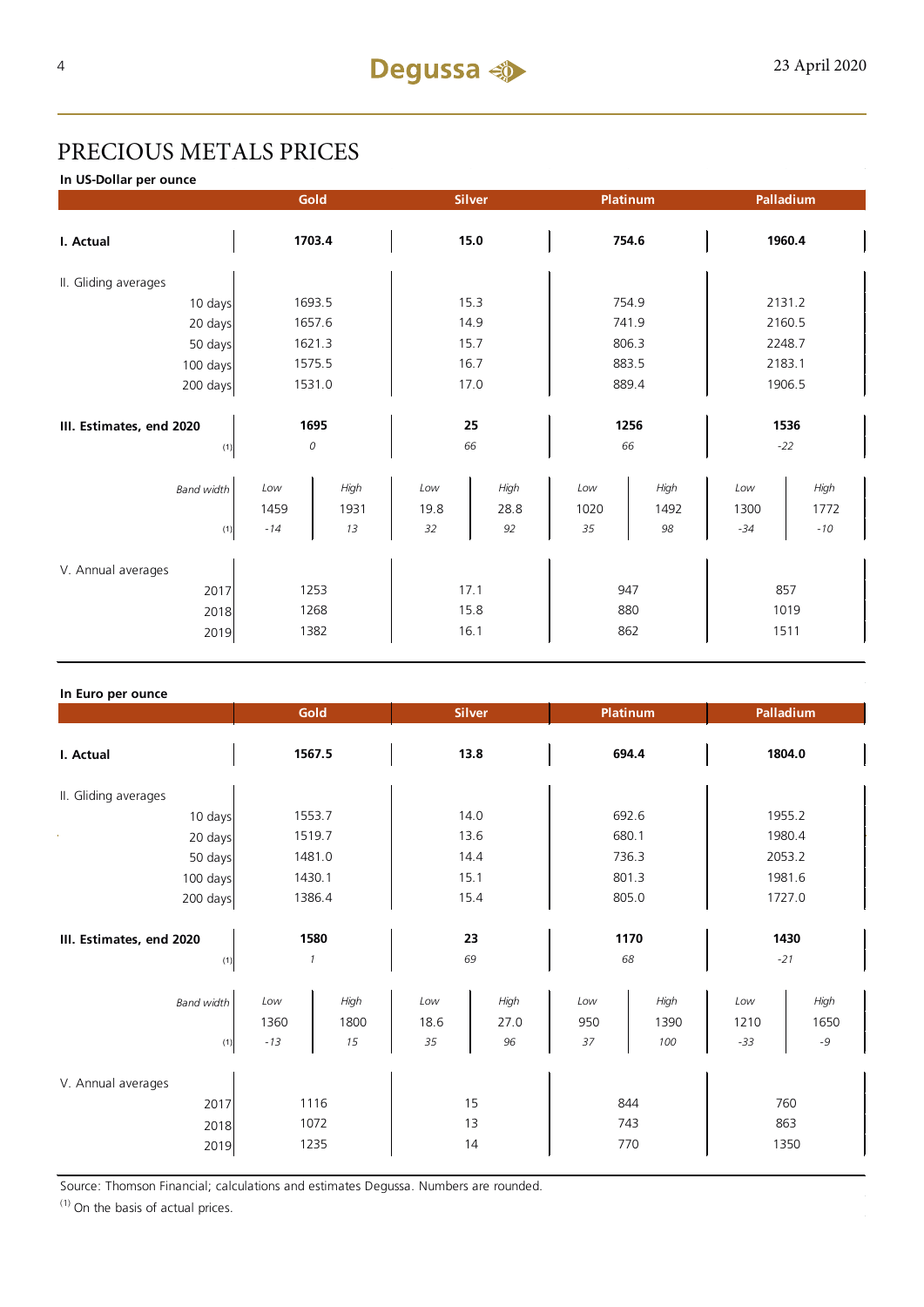## BITCOIN, PERFORMANCE OF VARIOUS ASSET CLASSES

## **Bitcoin in US dollars**



Source: Refinitiv; graph by Degussa.

## **Performance of stocks, commodities, FX and bonds**

(a) In national currencies (b) In euro





Source: Refinitiv; calculations by Degussa.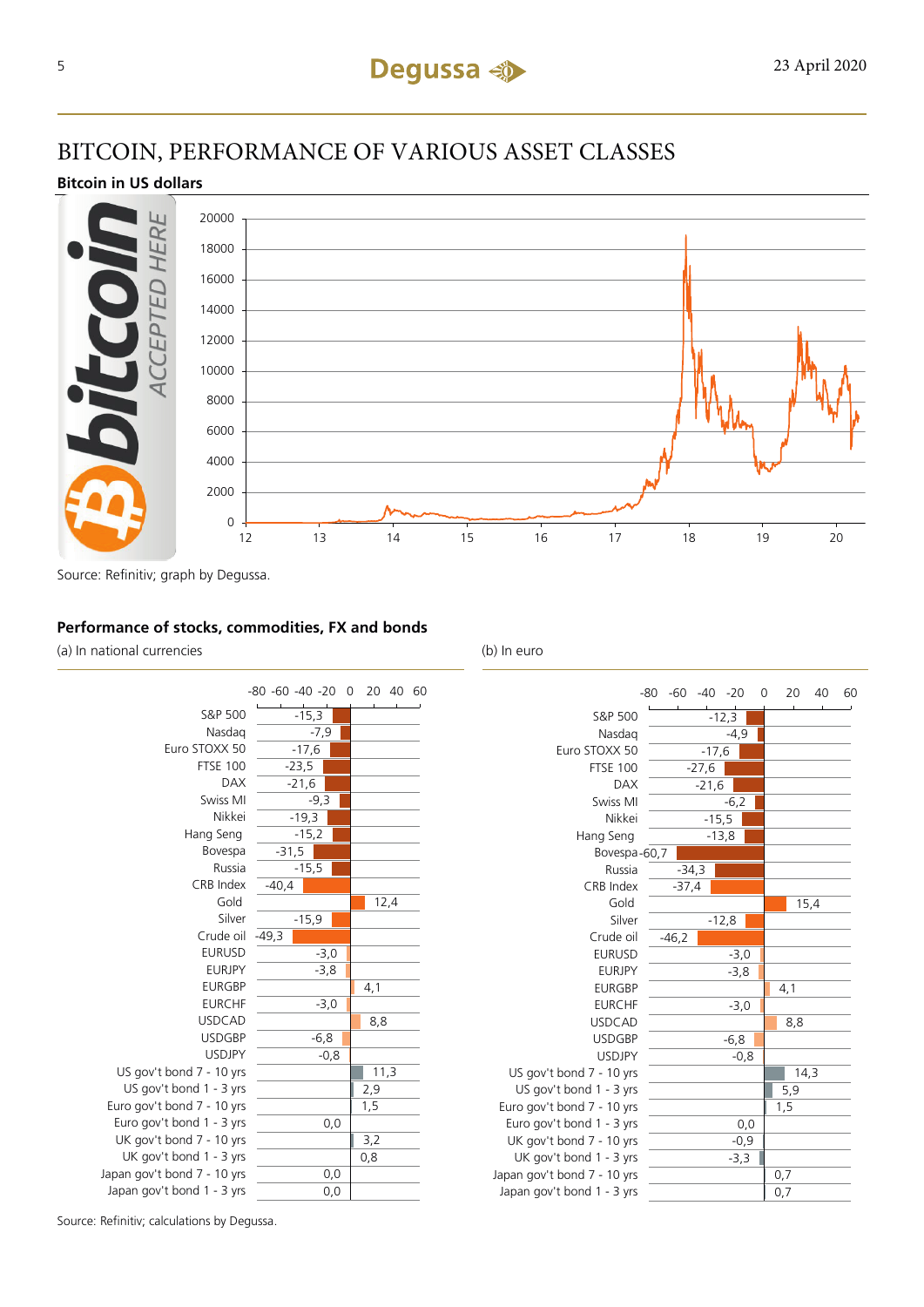## 23 April 2020 The Undesirable Effects of the Corona-Virus Relief Package 9 April 2020 The Boom And Bust Theory That Does Not Crash 26 March 2020 With Mega Bail Outs, Governments Are The Big Winners 12 March 2020 The Truth About Money – Past, Present, Future 27 February 2020 Inflation Policy And Its Supporters 13 February 2020 Gold-ETFs Versus Physical Gold: Difference Matters 30 January 2020 Do Not Think The Era Of Boom And Bust Has Ended 23 January 2020 Bull Markets, No Bubble Markets: Gold And Silver In 2020 19 December 2019 The Inflation Sham 5 December 2019 Why the Feared Crash Keeps Us Waiting 21 November 2019 Asset Price Inflation and the Price of Gold 7 November 2019 ETFs Drive Gold Demand 24 October 2019 The Inflationary Supply Of Unbacked US Dollars And The Price Of Gold 10 October 2019 Let's Get Physical With Gold And Silver 26 September 2019 The US Dollar Beast 12 September 2019 The Inflationary Tide That Lifts all Boats but One 29 August 2019 The Disaster of Negative Interest Rate Policy 15 August 2019 The Gold Bull Market Is Back 1 August 2019 Gold And Silver Prices – Get Going! 19 July 2019 Facebook's Fake Money 4 July 2019 It Looks Like A Gold Bull Market, It Feels Like A Gold Bull Market – Maybe It Is A Gold Bull Market? 19 June 2019 Good Money, Bad Money—And How Bitcoin Fits In 6 June 2019 Gold Outshines The US Dollar 23 May 2019 The Boom That Will Have It Coming 9 May 2019 The Crusade Against Risk 25 April 2019 A Sound Investment Rationale for Gold 11 April 2019 Be Prepared For All Possibilities. The Case For Gold 28 March 2019 Sword of Damocles Over Asset Prices 14 March 2019 The Big Central Banks Increase the Case for Gold 28 February 2019 The Fed Takes Full Control of the Bond Market – And Raises The Value of Gold 14 February 2019 Everything You Always Wanted to Know About Karl Marx and Central Banking (\*But Were Afraid To Ask) 1 February 2019 Pay Attention, Gold Investor: 'This Time is not Different' 17 January 2019 US Interest Rate Down, Price of Gold up 20 December 2018 Gold Money in a Digitalised World Economy 10 December 2018 The Fed Supports Gold 23 November 2018 The Fed Is Not Our Saviour 9 November 2018 The Missing Fear – And The Case For Gold 26 October 2018 President Trump is right: The Fed Is A Big Problem 12 October 2018 Here Goes The Punch Bowl

**Articles in earlier issues of the** *Degussa Market Report*

Issue Content

The Degussa Marktreport (German) and the Degussa Market Report (English) are available at: **www.degussa-goldhandel.de/marktreport**